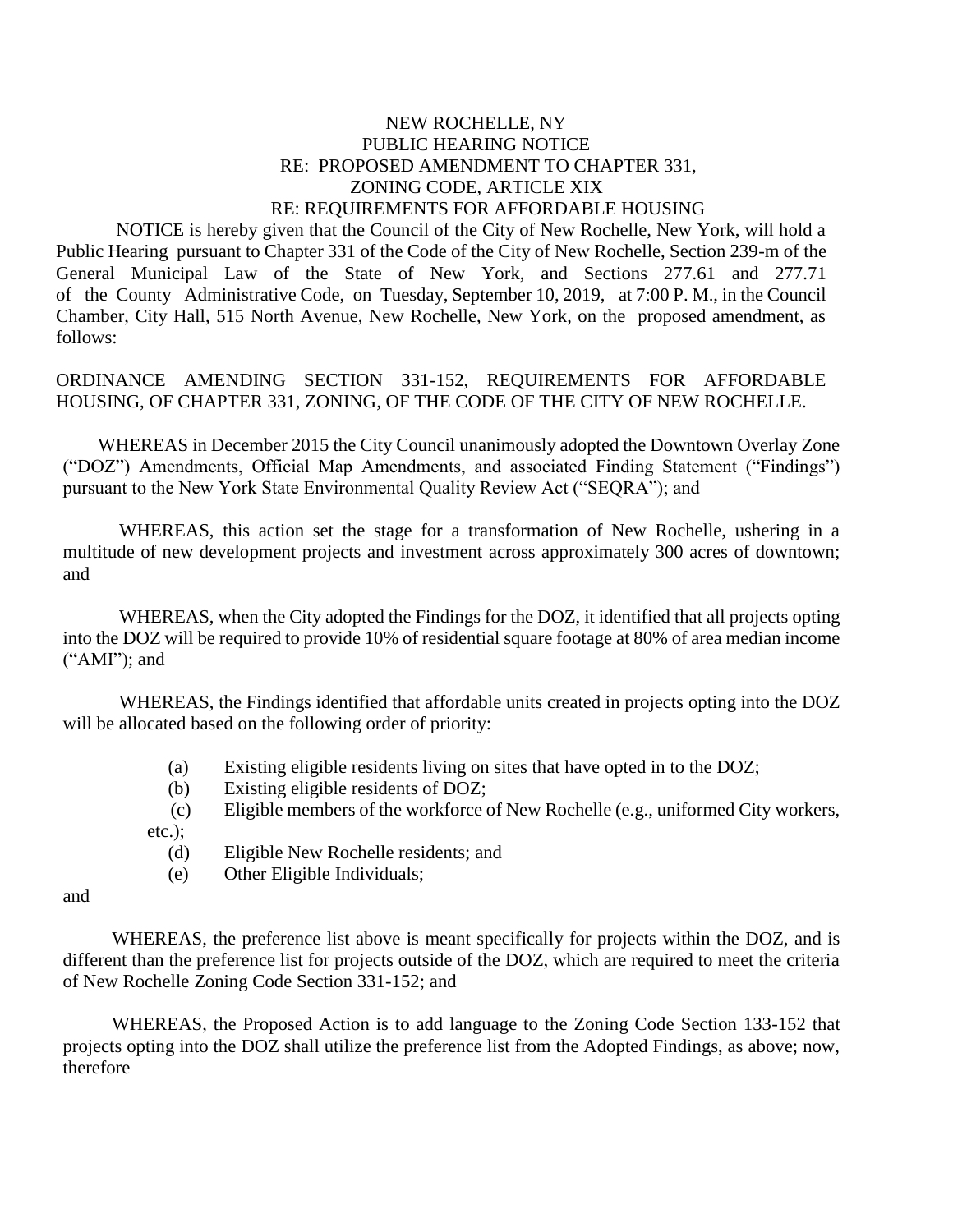BE IT ORDAINED by the City of New Rochelle:

Section 1. Section 331-152, Requirements for Affordable Housing, of Chapter 331, Zoning, of the Code of the City of New Rochelle is hereby amended as follows:

§ 331-152. Requirements for Affordable Housing.

C. Inclusion of Affordable Dwelling Units in Rental Housing.

(1) Each Residential Development Application which proposes the construction of more than two dwelling units of Rental Housing shall provide floor area in such Residential Development set aside for Moderate-Income Housing Units. (NOTE: Residential Development Applications proposed within the Downtown Overlay Zone may satisfy this requirement on-site or off-site on property located within the Downtown Overlay Zone. Such affordable units, whether on-site or off-site, shall be commensurate in size, unit type, and finishings to the market-rate units of the associated project.) The floor area devoted to Moderate-Income Housing Units shall comprise at least 10% of the floor area devoted to Rental Housing in the Residential Development. The floor area square footage of any Replacement Housing Units or Partial Replacement Housing Units proposed under Subsection E(1)(a) and (b) below shall be credited against this requirement.

(2) Moderate-Income Housing Units shall be generally distributed throughout the Rental Housing; shall not be distinguished as a class from the Market-Rate Rental Housing; shall be distributed among one-, two-, and three-bedroom units in the same proportion as the dwelling units in the Market-Rate Rental Housing; and shall each have a floor area of not less than 90% of the average floor area of the dwelling units in the Market-Rate Rental Housing.

(3) Moderate-Income Housing Units shall only be re-rented to individuals or families who are of Moderate Income at the time of such re-rental, and the rent for such re-rental shall not exceed the then rent for a Moderate-Income Housing Unit.

(4) Each Residential Development Application for Rental Housing containing Moderate-Income Housing Units shall include a draft Declaration of Restrictive Covenants, which Declaration shall set forth and particularize the requirements set forth in Subsection  $C(1)$  through (3) above, and which shall be recorded against the property containing the Moderate-Income Housing Units prior to issuance of the first temporary or permanent certificate of occupancy for the Residential Development. Such Restrictive Covenants shall run for a term to be determined by the Commissioner of Development but at no time for a term limit to be less than 30 years. The Declaration shall include rules and regulations for insuring compliance with the Restrictive Covenants. The City's Department of Development and/or one or more nonprofit entities to be designated by the City Council shall administer and enforce such compliance program. The form and substance of such Declaration shall be subject to approval of the City's Corporation Counsel and Commissioner of Development.

(5) In lieu of providing all or a part of such Moderate-Income Housing Units in the Rental Housing, the Residential Development Application shall provide for payment to the City's Affordable Housing Fund, in accordance with the payment schedule set forth in Chapter 133, Fees, of the New Rochelle City Code. Such payment shall be made prior to issuance of the first building permit for